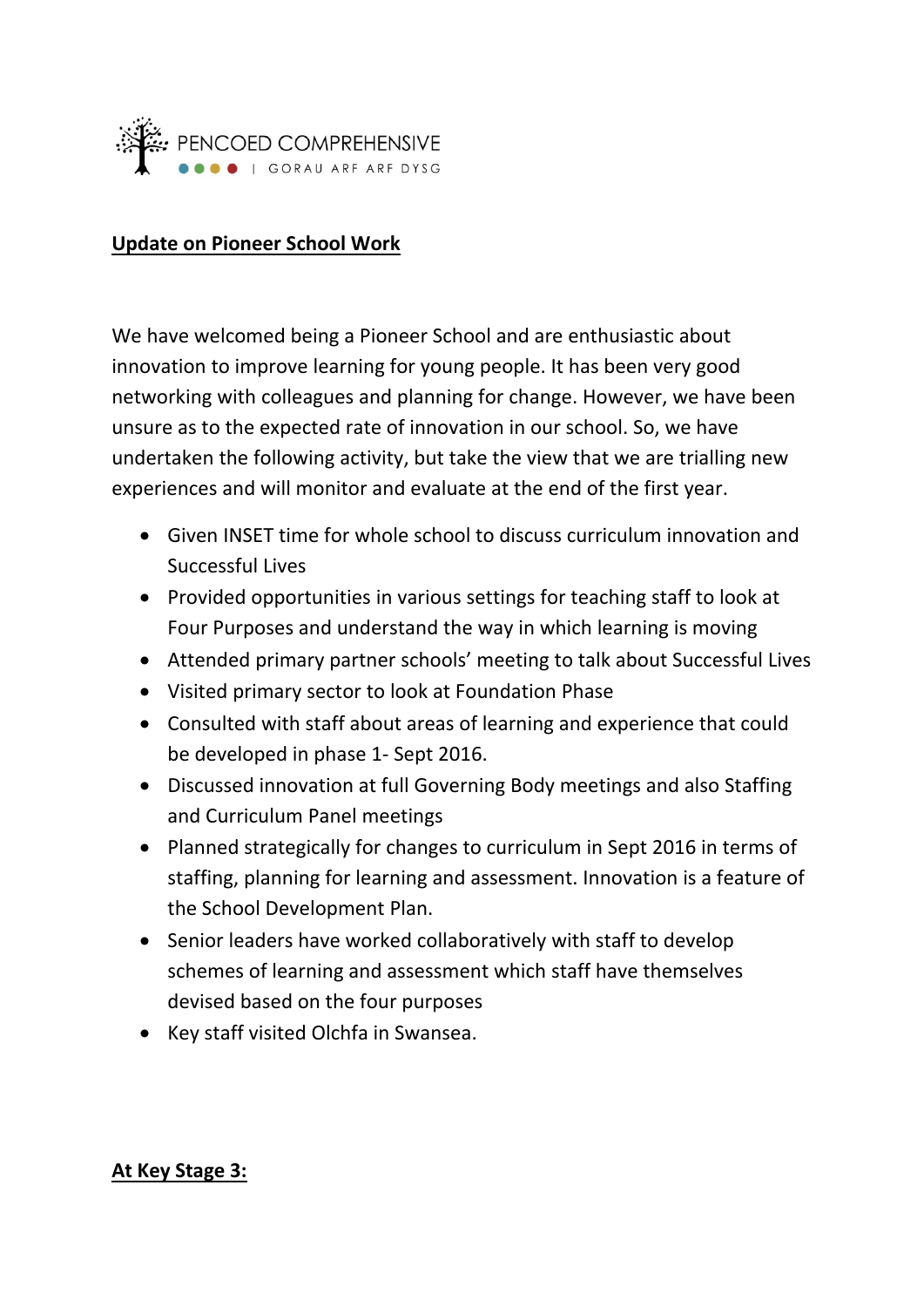### **Humanities.**

- One teacher is allocated to one class, each undertaking a combination of History, Geography and RE through themes.
- The team has been developing resources, Schemes of Learning and lesson plans. They are beginning to develop assessments and ways in which progress can be tracked meaningfully, moving towards a type of assessment using statements of progress rather than raw data. Being a Pioneer school has allowed us to trial innovative approaches to curriculum. For example, one unit is called "Creation" and it blends RE (we are looking at the religious aspect of how the world began), Geography ( pupils are looking at how the world is made – tectonic plates, Big Bang theory) and History where they are studying prehistoric periods including a range of primary source analysis **Expressive Arts.**
- Expressive Arts ( combining Drama, Music and Art) have been developing a thorough Scheme of learning including lesson plans and resources.
- The team are sharing starters and plenaries and incorporating another aspect of the arts into their main discipline.
- Working with Humanities, the expressive arts are developing assessment and reporting. The team has also run an immersion day for Year 7s, where the pupils will plan the next stage of their learning.

# **Tech/ICT**

- These two departments are taking a different route to innovate in that they are working on a project using microbits, which are small microprocessors.
- IT will be delivering the theory behind their use whilst technology will be delivering the practical application of the microbits.
- We are hoping to achieve a better balance between coding and creativity in ICT.

## **iLearn**

- This is the course that we are running in Year 7 to support skills which underpin all other types of learning.
- We are combining Successful Lives and coaching with Growth Mindset and Learning to Learn so that we build resilience and capacity to make change and significant improvement. We are then learning to aply these skills in challenge based learning activities which mirror the Skills Challenge Certificate in KS4. In this way, we hope to develop the necessary skills through KS3.

In the first half term,